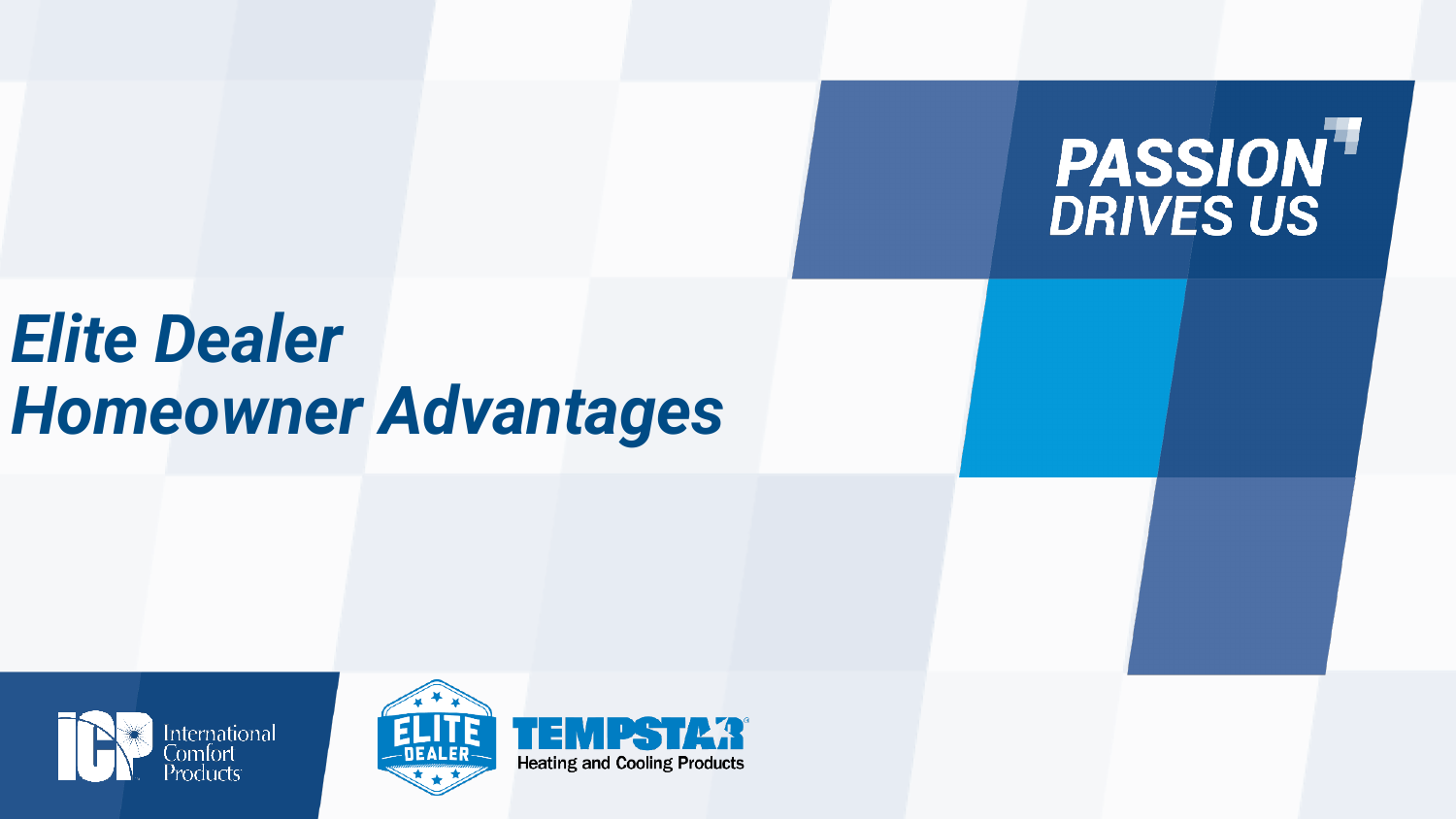#### *Why does dealer selection matter?*



- To ensure dependable, lasting comfort, you want to select the right dealer for installation, maintenance, and service.
- Elite Dealers have the knowledge, experience, and training to help your system achieve peak performance.



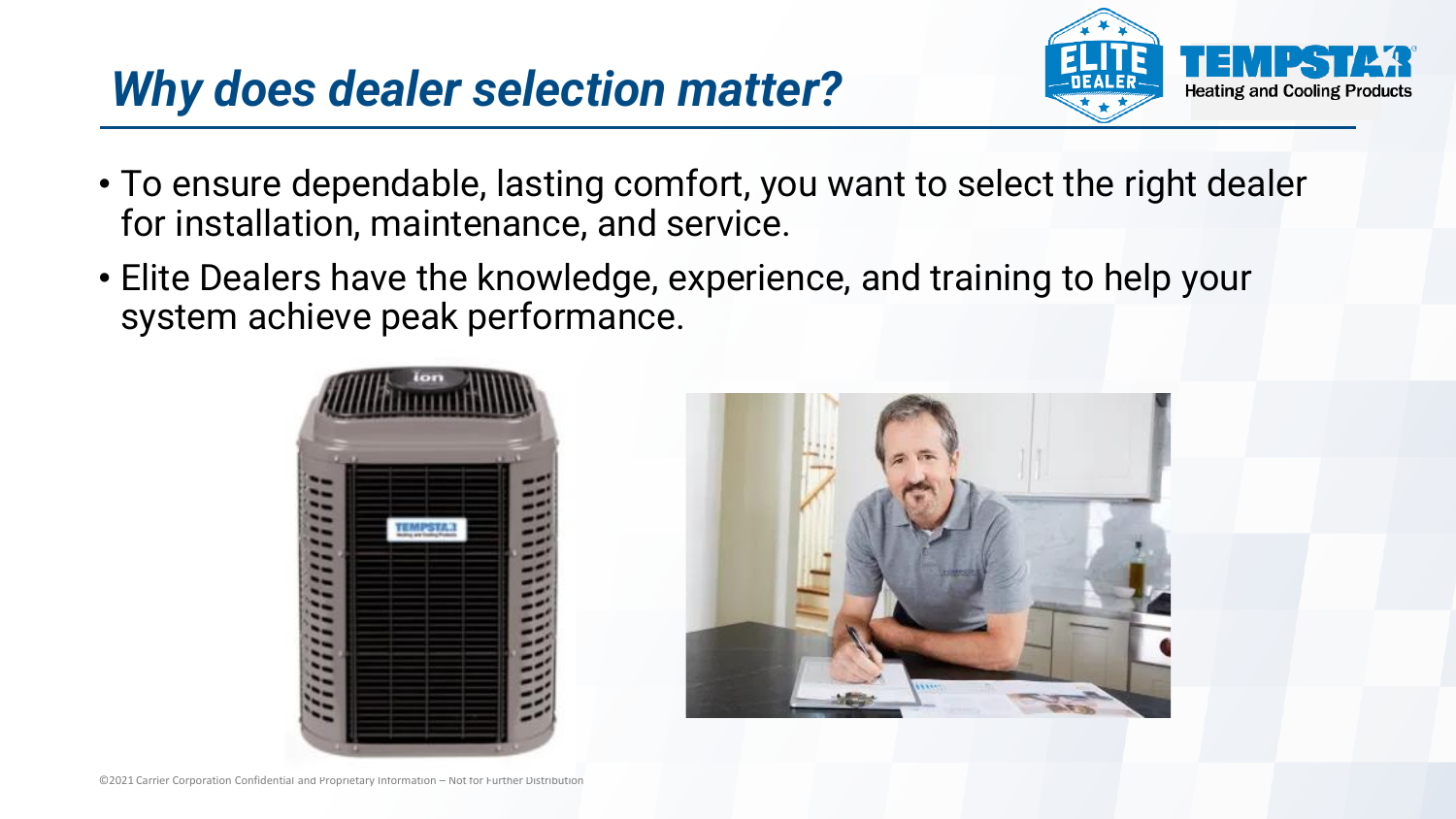#### *Selection Process*



- Elite Dealers have been named the best-of-the-best by their distributor and their manufacturer for their customer service, HVAC expertise, and loyalty to the Tempstar brand
- Only 2% of Tempstar dealers nationwide bestow Elite Dealer status

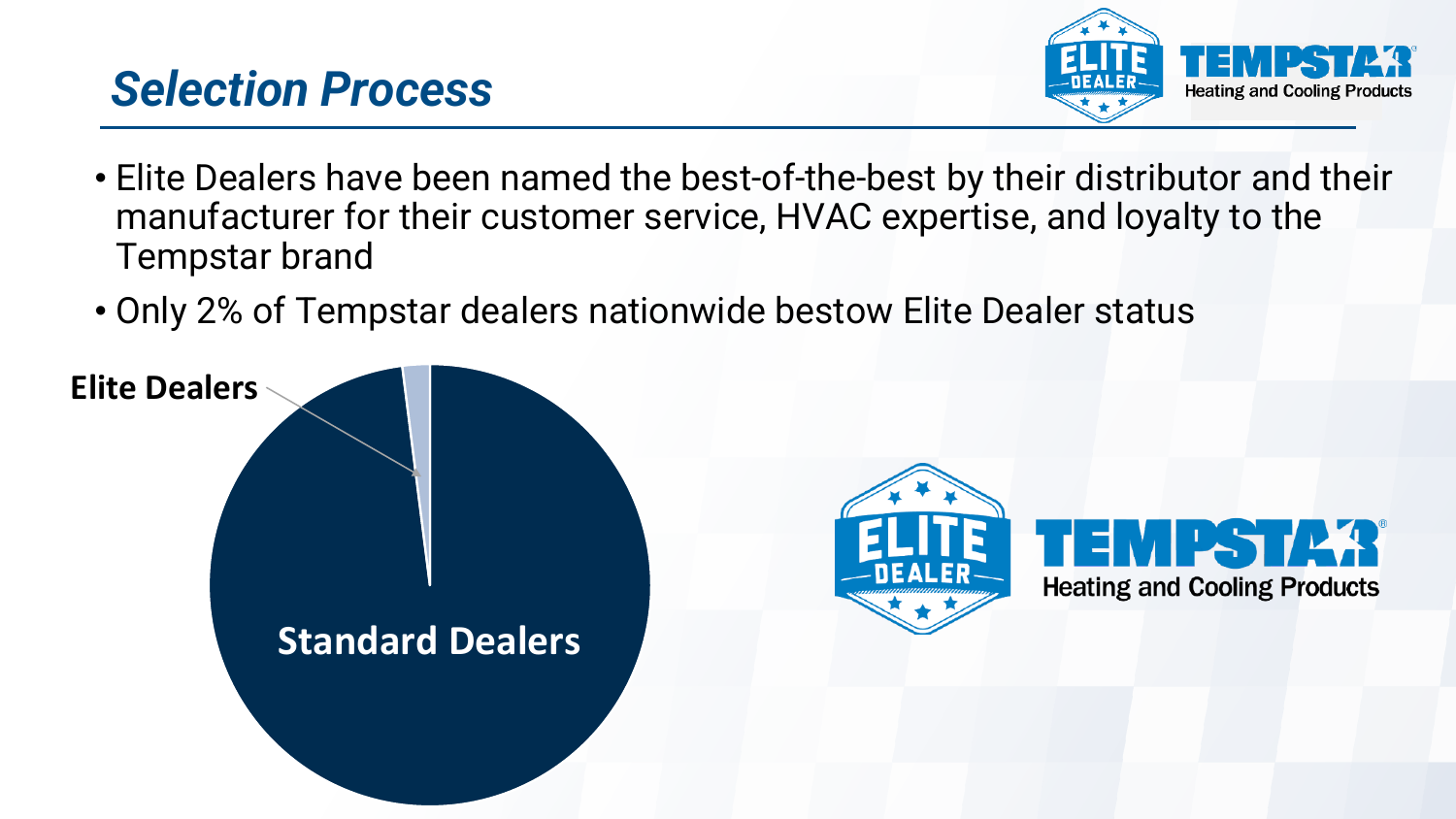### *Training*



- Elite Dealers must complete HVAC-related training every year to maintain their Elite Dealer status
	- 12 hours of training per year OR NATE certification
- Training ensures Elite Dealers are staying on top of HVAC industry trends and best practices



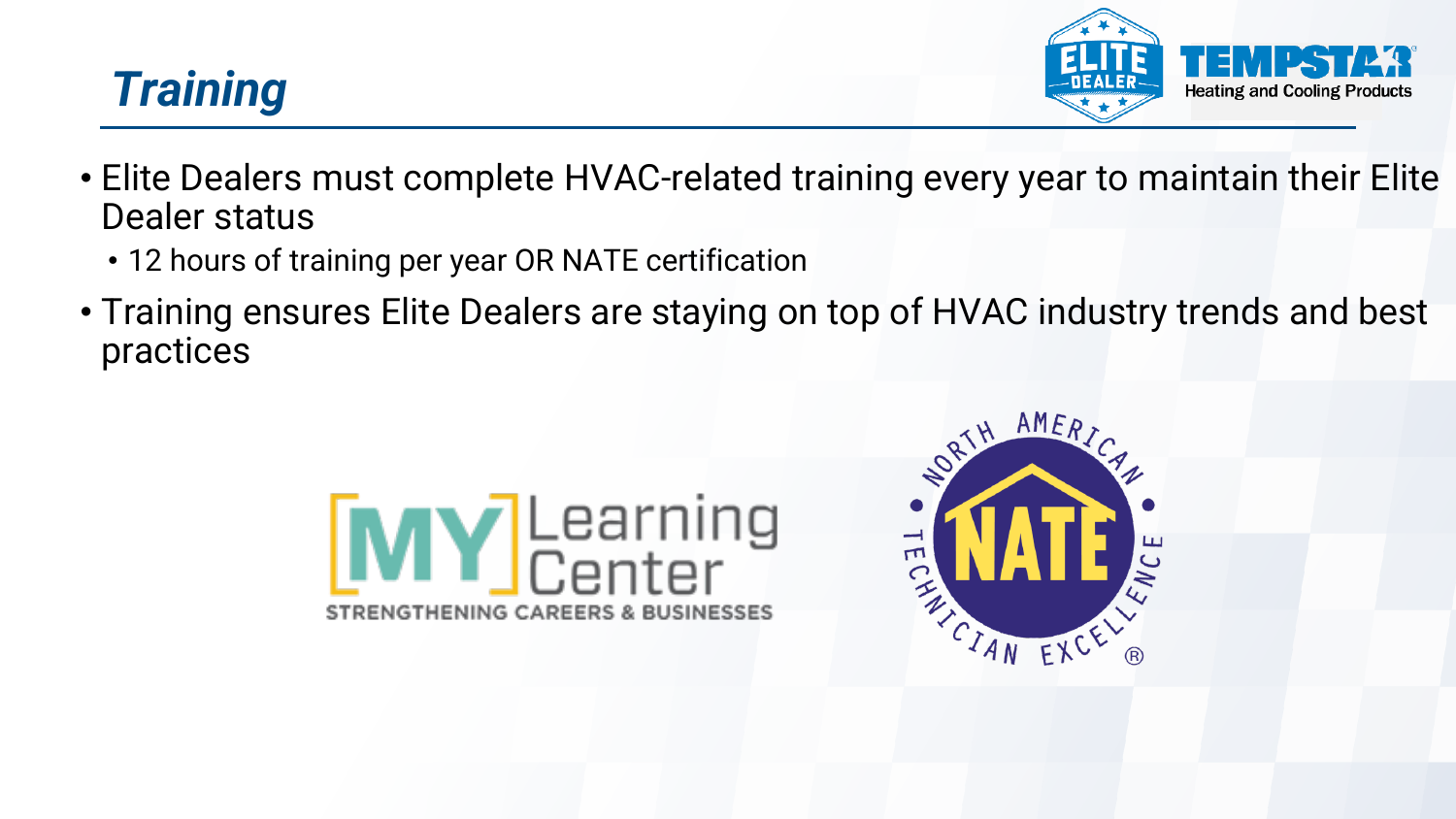#### *2+ Years No Hassle Replacement Limited Warranty \**



- Elite Dealers can offer homeowners an two extra years of No Hassle Replacement Limited Warranty coverage
- Homeowner gets a replacement unit if a major component fails during coverage period

| <b>Warranty Coverage</b> | <b>Standard Dealer</b> | <b>Elite Dealer</b> |
|--------------------------|------------------------|---------------------|
| Low tier                 | 1 year                 | 3 years             |
| Standard tier            | 3 years                | 5 years             |
| Mid-tier                 | 5 years                | 7 years             |
| High tier                | 10 years               | 12 years            |



See warranty certificate for details.

\*Covers major components only. See limited warranty certificate for terms and exclusions.

NOTE: Entry-level products do not come with a No Hassle Replacement limited warranty. Full list of products and No Hassle Replacement warranty lengths can be found on Tempstar.com